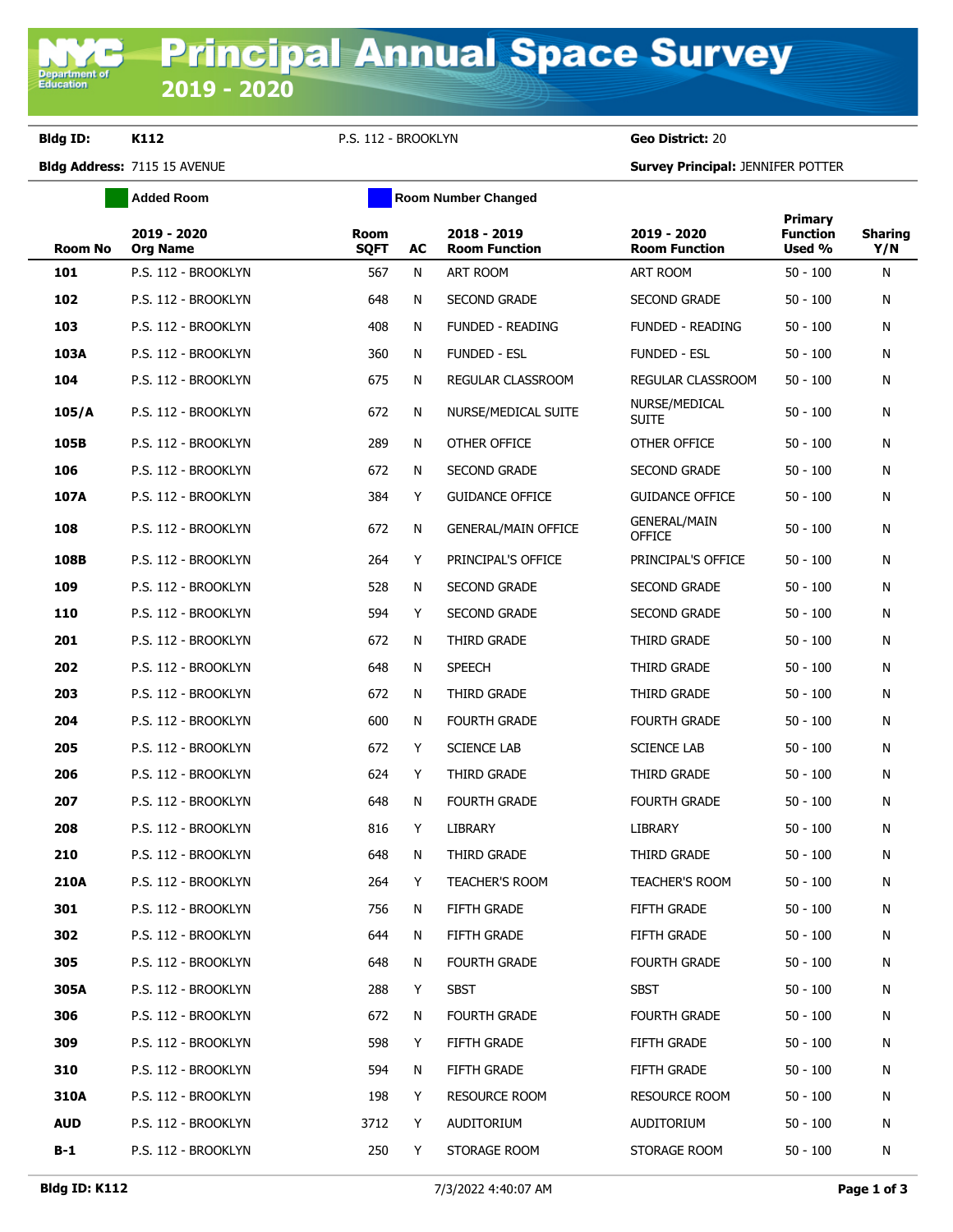## **Bldg ID: K112** P.S. 112 - BROOKLYN **Geo District:** 20

**Department of**<br>Education

**Bldg Address:** 7115 15 AVENUE **Survey Principal:** JENNIFER POTTER

| <b>Added Room</b> |                                                                                                                                                                                                                                                                                                                                                                                         | <b>Room Number Changed</b> |    |                                       |                                     |                                      |                       |
|-------------------|-----------------------------------------------------------------------------------------------------------------------------------------------------------------------------------------------------------------------------------------------------------------------------------------------------------------------------------------------------------------------------------------|----------------------------|----|---------------------------------------|-------------------------------------|--------------------------------------|-----------------------|
| Room No           | 2019 - 2020<br><b>Org Name</b>                                                                                                                                                                                                                                                                                                                                                          | Room<br><b>SQFT</b>        | AC | $2018 - 2019$<br><b>Room Function</b> | 2019 - 2020<br><b>Room Function</b> | Primary<br><b>Function</b><br>Used % | <b>Sharing</b><br>Y/N |
| $B-3$             | P.S. 112 - BROOKLYN                                                                                                                                                                                                                                                                                                                                                                     | 1896                       |    | <b>GENERAL BUILDING SUPPORT</b>       | GENERAL BUILDING<br><b>SUPPORT</b>  | $50 - 100$                           | N                     |
| B-4               | P.S. 112 - BROOKLYN                                                                                                                                                                                                                                                                                                                                                                     | 289                        | N  | PARENT'S ROOM                         | PARENT'S ROOM                       | $50 - 100$                           | N                     |
| CAF A             | P.S. 112 - BROOKLYN                                                                                                                                                                                                                                                                                                                                                                     | 330                        |    | <b>KITCHEN</b>                        | <b>KITCHEN</b>                      | $50 - 100$                           | N                     |
| CAF B             | P.S. 112 - BROOKLYN                                                                                                                                                                                                                                                                                                                                                                     | 350                        | N  | STORAGE ROOM                          | STORAGE ROOM                        | $50 - 100$                           | N                     |
| CAF C             | P.S. 112 - BROOKLYN                                                                                                                                                                                                                                                                                                                                                                     | 176                        | N  | OTHER OFFICE                          | OTHER OFFICE                        | $50 - 100$                           | N                     |
| <b>GYMCAF</b>     | P.S. 112 - BROOKLYN                                                                                                                                                                                                                                                                                                                                                                     | 4896                       | N  | GYM/CAFETERIA                         | GYM/CAFETERIA                       | $50 - 100$                           | N                     |
|                   | How many hallway bathrooms for students are there in your building?                                                                                                                                                                                                                                                                                                                     |                            |    |                                       |                                     | 4                                    |                       |
|                   | Are any of the student bathrooms being shared by multiple schools?<br>Are all the student bathrooms open throughout the day?<br>Please identify the number of non-instructional spaces, not reported above, being used for<br>instructional purposes, academic intervention services, or therapeutic or counseling services:<br>Are any of those non-instructional spaces being shared? |                            |    |                                       |                                     |                                      |                       |
|                   |                                                                                                                                                                                                                                                                                                                                                                                         |                            |    |                                       |                                     |                                      |                       |
|                   |                                                                                                                                                                                                                                                                                                                                                                                         |                            |    |                                       |                                     |                                      |                       |
|                   |                                                                                                                                                                                                                                                                                                                                                                                         |                            |    |                                       |                                     |                                      |                       |